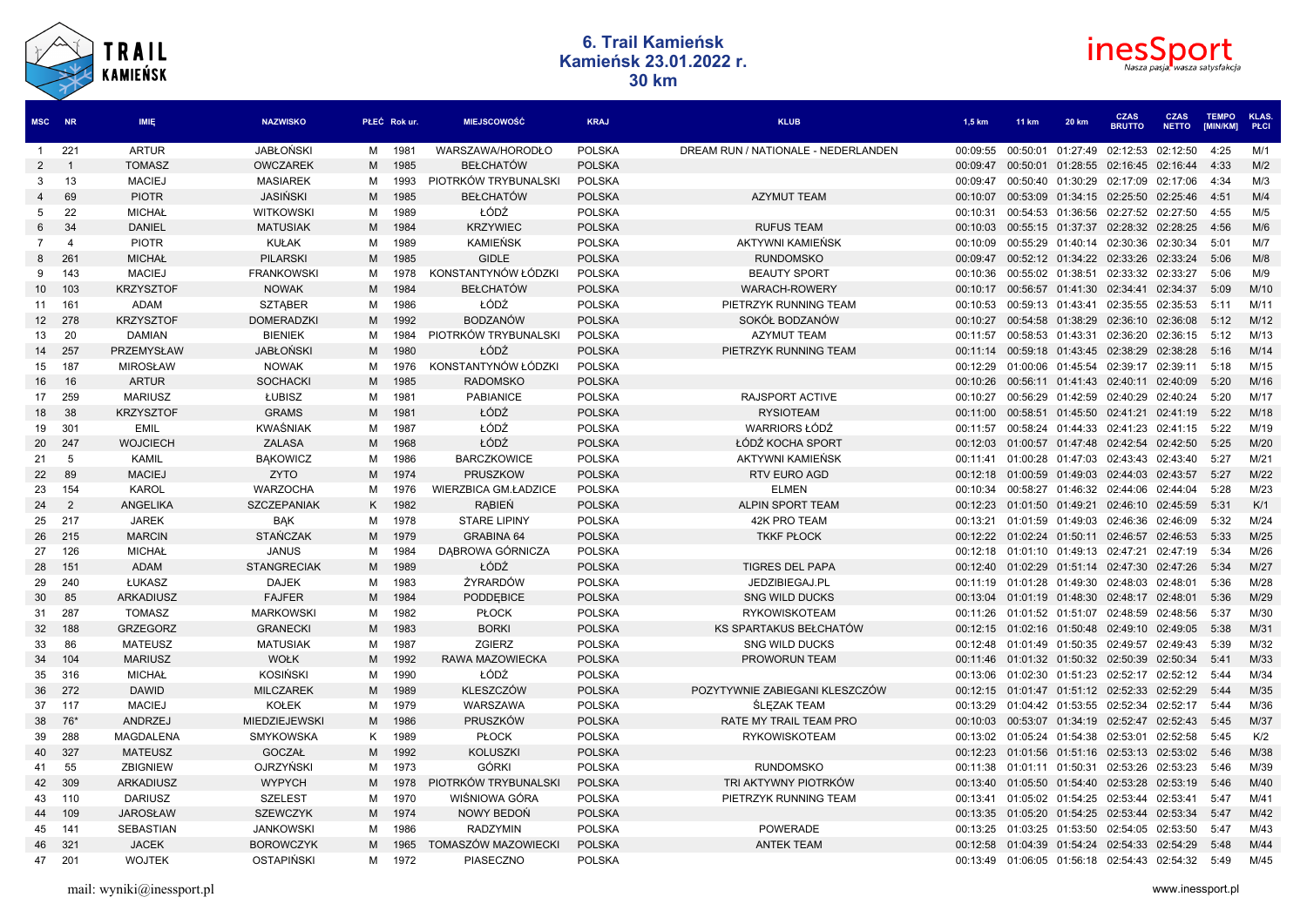



| MSC NR   |          | <b>IMIE</b>                  | <b>NAZWISKO</b>                 |        | PŁEĆ Rokur.      | <b>MIEJSCOWOŚĆ</b>         | <b>KRAJ</b>                    | <b>KLUB</b>                                     | 1.5 km               | <b>11 km</b>      | <b>20 km</b>      | <b>CZAS</b><br><b>BRUTTO</b>        | <b>CZAS</b><br><b>NETTO</b> | <b>TEMPO</b><br>[MIN/KM] | KLAS.<br><b>PLCI</b> |
|----------|----------|------------------------------|---------------------------------|--------|------------------|----------------------------|--------------------------------|-------------------------------------------------|----------------------|-------------------|-------------------|-------------------------------------|-----------------------------|--------------------------|----------------------|
| 48       | 252      | <b>MARCIN</b>                | <b>PARADA</b>                   | M      | 1978             | <b>RADOMSKO</b>            | <b>POLSKA</b>                  | KLUB BIEGAJĄCYCH LEŚNIKÓW / BIEGACZE W RADOMSKU | 00:13:31             |                   | 01:04:12 01:53:39 | 02:54:58                            | 02:54:44                    | 5:49                     | M/46                 |
| 49       | 21       | <b>MAGDALENA</b>             | <b>ZIÓŁEK</b>                   | K      | 1978             | JÓZEFOSŁAW                 | <b>POLSKA</b>                  | OLEJ RUNNING TEAM                               | 00:12:57             |                   | 01:05:57 01:56:17 | 02:55:06                            | 02:55:00                    | 5:50                     | K/3                  |
| 50       | 263      | <b>PIOTR</b>                 | <b>GRUSZECKI</b>                | М      | 1986             | <b>POZNAŃ</b>              | <b>POLSKA</b>                  | POLYCHEM SYSTEMS                                | 00:13:10             |                   | 01:05:52 01:56:00 | 02:56:24                            | 02:55:55                    | 5:51                     | M/47                 |
| 51       | 279      | <b>MARCIN</b>                | <b>BANASIAK</b>                 | м      | 1975             | ŁÓDŹ                       | <b>POLSKA</b>                  | <b>FUJITSU RUNNING TEAM</b>                     | 00:13:42             |                   | 01:07:38 01:56:23 | 02:56:34                            | 02:56:14                    | 5:52                     | M/48                 |
| 52       | 123      | <b>MACIEJ</b>                | <b>GROMNIAK</b>                 | М      | 1982             | PIOTRKÓW TRYBUNALSKI       | <b>POLSKA</b>                  |                                                 | 00:14:10             |                   | 01:02:37 01:52:52 | 02:57:32 02:57:17                   |                             | 5:54                     | M/49                 |
| 53       | 333      | <b>MATEUSZ</b>               | <b>OCHOCKI</b>                  | м      | 1981             | KLESZCZÓW                  | <b>POLSKA</b>                  | POZYTYWNIE ZABIEGANI KLESZCZÓW                  | 00:13:14             | 01:05:15          | 01:55:50          | 02:57:40                            | 02:57:35                    | 5:55                     | M/50                 |
| 54       | 137      | <b>RAFAŁ</b>                 | <b>SADOWSKI</b>                 | М      | 1987             | <b>TRZCINIEC</b>           | <b>POLSKA</b>                  | KB SPARTAKUS BEŁCHATÓW                          | 00:11:26             |                   | 01:00:27 01:52:25 | 02:57:44                            | 02:57:38                    | 5:55                     | M/51                 |
| 55       | 306      | <b>ROBERT</b>                | <b>FILIPIAK</b>                 | м      | 1992             | ŁÓDŹ                       | <b>POLSKA</b>                  |                                                 | 00:12:59             | 01:03:36          | 01:53:14          | 02:57:54                            | 02:57:48                    | 5:55                     | M/52                 |
| 56       | 135      | <b>KACPER</b>                | <b>WOŁYŃSKI</b>                 | М      | 1985             | ŁÓDŹ                       | <b>POLSKA</b>                  |                                                 | 00:14:47             | 01:06:33          | 01:56:25          | 02:58:53                            | 02:58:32                    | 5:57                     | M/53                 |
| 57       | 200      | <b>TOMASZ</b>                | <b>BARASINSKI</b>               | м      | 1975             | <b>BEŁCHATÓW</b>           | <b>POLSKA</b>                  | KB SPARTAKUS BEŁCHATÓW                          | 00:13:53             | 01:08:10          | 01:58:57          | 02:58:59                            | 02:58:51                    | 5:57                     | M/54                 |
| 58       | 149      | <b>PATRYK</b>                | <b>PACOCHA</b>                  | M      | 1975             | ŁÓDŹ                       | <b>POLSKA</b>                  |                                                 | 00:13:31             | 01:05:28          | 01:56:17          | 02:59:44                            | 02:59:08                    | 5:58                     | M/55                 |
| 59       | 274      | <b>PAWEŁ</b>                 | PIETRZAK                        | м      | 1979             | PRUSZKÓW                   | <b>POLSKA</b>                  | DOGOŃ GRODZISK MAZOWIECKI                       | 00:15:14             | 01:09:09          | 01:59:40          | 02:59:49                            | 02:59:29                    | 5:58                     | M/56                 |
| 60       | 264      | <b>MICHAŁ</b>                | <b>WASIAK</b>                   | М      | 1986             | <b>BUDY MICHAŁOWSKIE</b>   | <b>POLSKA</b>                  | <b>MIASTECZKO BIEGACZY</b>                      | 00:13:38             | 01:09:03          | 01:59:25          | 02:59:56                            | 02:59:27                    | 5:58                     | M/57                 |
| 61       | 42       | <b>RAFAŁ</b>                 | <b>RABENDA</b>                  | м      | 1989             | <b>RUSIEC</b>              | <b>POLSKA</b>                  |                                                 | 00:13:25             | 01:06:20          | 01:58:11          | 03:00:16                            | 02:59:58                    | 5:59                     | M/58                 |
| 62       | 79       | <b>NORBERT</b>               | <b>JANIAK</b>                   | M      | 1991             | ŁÓDŹ                       | <b>POLSKA</b>                  |                                                 | 00:12:04             |                   | 01:01:22 01:53:54 | 03:00:23                            | 03:00:15                    | 6:00                     | M/59                 |
| 63       | 260      | <b>SZYMON</b>                | <b>GRZEGORCZYK</b>              | м      | 1997             | <b>BUCZEK</b>              | <b>POLSKA</b>                  |                                                 | 00:12:24             | 01:06:31          | 01:59:20          | 03:00:33                            | 03:00:15                    | 6:00                     | M/60                 |
| 64       | 174      | <b>KACPER</b>                | <b>KRZYSZTOFIK</b>              | М      | 1977             | PIOTRKÓW TRYBUNALSKI       | <b>POLSKA</b>                  | TRI AKTYWNY PIOTRKÓW                            | 00:12:13             |                   | 01:04:02 01:56:12 | 03:00:42                            | 03:00:38                    | 6:01                     | M/61                 |
| 65       | 28       | <b>MARCIN</b>                | <b>KOZAR</b>                    | м      | 1977             | TOMASZÓW MAZOWIECKI        | <b>POLSKA</b>                  |                                                 | 00:15:27             | 01:10:43          | 02:01:45          | 03:01:07                            | 03:00:37                    | 6:01                     | M/62                 |
| 66       | 243      | <b>DAMIAN</b>                | <b>STELMACH</b>                 | М      | 1977             | <b>BRWINÓW</b>             | <b>POLSKA</b>                  | DOGOŃ GRODZISK MAZOWIECKI                       | 00:13:15             | 01:08:26          | 01:59:28          | 03:01:50                            | 03:01:30                    | 6:03                     | M/63                 |
| 67       | 307      | <b>MARCIN</b>                | <b>MALINOWSKI</b>               | м      | 1975             | <b>TUSZYNEK MAJORACKI</b>  | <b>POLSKA</b>                  | ROADBIKE IRON TEAM                              | 00:13:43             | 01:08:23          | 02:00:57          | 03:01:53                            | 03:01:43                    | 6:03                     | M/64                 |
| 68       | 296      | <b>MARIUSZ</b>               | <b>JANICKI</b>                  | М      | 1983             | ŁÓDŹ                       | <b>POLSKA</b>                  |                                                 | 00:14:58             | 01:10:56          | 02:02:09          | 03:02:05                            | 03:01:31                    | 6:03                     | M/65                 |
| 69       | 179      | <b>ARTUR</b>                 | <b>WRÓBLEWSKI</b>               | м      | 1975             | SANGRODZ                   | <b>POLSKA</b>                  |                                                 | 00:14:52             | 01:09:24          | 02:00:39          | 03:02:58                            | 03:02:25                    | 6:04                     | M/66                 |
| 70       | 46       | <b>TADEUSZ</b>               | <b>FOJUD</b>                    | М      | 1984             | PRUSZKÓW                   | <b>POLSKA</b>                  | 64 BATALION LEKKIEJ PIECHOTY W POMIECHÓWKU      | 00:13:44             | 01:08:40          | 02:00:37          | 03:03:02 03:02:54                   |                             | 6:05                     | M/67                 |
| 71       | 237      | <b>MARIUSZ</b>               | <b>WIEŁA</b>                    | м      | 1985             | <b>BRZEŹNIO</b>            | <b>POLSKA</b>                  | <b>KS SIERADZ BIEGA</b>                         | 00:12:05             | 01:00:46          | 01:53:12          | 03:03:13                            | 03:03:10                    | 6:06                     | M/68                 |
| 72       | 283      | ŁUKASZ                       | <b>BURBLIS</b>                  | М      | 1989             | ŁASK                       | <b>POLSKA</b>                  | <b>ACTIVE RUN ŁASK</b>                          | 00:13:07             |                   | 01:04:49 01:58:05 | 03:03:15 03:02:58                   |                             | 6:05                     | M/69                 |
| 73       | 82       | <b>PAULINA</b>               | <b>GRUMBIANIN</b>               | K      | 1973             | PRUSZKÓW                   | <b>POLSKA</b>                  | <b>LOGWIN</b>                                   | 00:13:40             | 01:08:39          | 02:00:38          | 03:03:16                            | 03:03:07                    | 6:06                     | K/4                  |
| 74       | 192      | <b>DARIUSZ</b>               | <b>STRZECHOWSKI</b>             | M      | 198 <sup>1</sup> | <b>BEDOŃ PRZYKOŚCIELNY</b> | <b>POLSKA</b>                  | <b>RAJSPORT ACTIVE</b>                          | 00:15:52             |                   | 01:09:05 02:00:58 | 03:03:33 03:03:07                   |                             | 6:06                     | M/70                 |
| 75       | 199      | <b>ROBERT</b>                | <b>JASZCZUK</b>                 | м      | 1976             | <b>BEŁCHATÓW</b>           | <b>POLSKA</b>                  |                                                 | 00:13:50             | 01:08:29          | 02:02:02          | 03:03:41                            | 03:03:26                    | 6:06                     | M/71                 |
| 76       | 291      | <b>MATEUSZ</b>               | <b>JEDRZEJCZAK</b>              | М      | 1992             | ŁASK                       | <b>POLSKA</b>                  |                                                 | 00:13:36             |                   | 01:05:58 01:58:50 | 03:04:08                            | 03:03:47                    | 6:07                     | M/72                 |
| 77       | 170      | <b>TOMASZ</b>                | <b>DYSZKIEWICZ</b>              | м      | 1985             | <b>KUTNO</b>               | <b>POLSKA</b>                  | <b>ULTRA KUTNO</b>                              | 00:13:02             | 01:07:21          | 01:59:22          | 03:04:16                            | 03:04:07                    | 6:08                     | M/73                 |
| 78       | 319      | <b>MICHAŁ</b>                | ŁUBIAN                          | M      | 1975             | WARSZAWA                   | <b>POLSKA</b>                  | CSI                                             | 00:13:14             |                   | 01:08:09 02:01:58 | 03:04:27 03:04:20                   |                             | 6:08<br>6:08             | M/74                 |
| 79       | -84      | <b>ARTUR</b><br><b>BEATA</b> | <b>JANECKA</b>                  | м      | 1984             | ŁASK<br><b>RADOMSKO</b>    | <b>POLSKA</b>                  | <b>ACTIVE RUN ŁASK</b>                          | 00:12:46             |                   | 01:04:49 01:58:01 | 03:04:36                            | 03:04:17                    |                          | M/75                 |
| 80<br>81 | 64<br>91 | <b>KRZYSZTOF</b>             | <b>JANIK</b><br><b>ŁUBIŃSKI</b> | K<br>м | 1989<br>1972     | <b>WARSZAWA</b>            | <b>POLSKA</b><br><b>POLSKA</b> | <b>RUNDOMSKO</b>                                | 00:13:08<br>00:14:25 |                   | 01:09:39 02:03:28 | 03:04:39 03:04:37<br>03:05:00       | 03:04:59                    | 6:09<br>6:09             | K/5<br>M/76          |
| 82       | 232      | PRZEMYSŁAW                   | <b>TOKARSKI</b>                 | М      | 1979             | PIOTRKÓW TRYBUNALSKI       | <b>POLSKA</b>                  | TRI AKTYWNY PIOTRKÓW                            | 00:12:50             |                   |                   | 01:07:30 02:01:03 03:05:27 03:05:19 |                             | 6:10                     | M/77                 |
| 83       | 191      | <b>MAREK</b>                 | STEPIEŃ                         | м      | 1980             | ŁUSZCZANOWICE              | <b>POLSKA</b>                  | POZYTYWNIE ZABIEGANI KLESZCZÓW                  | 00:12:17             |                   | 01:06:53 02:00:29 | 03:05:32 03:05:28                   |                             | 6:10                     | M/78                 |
| 84       | 23       | <b>BARTŁOMIEJ</b>            | <b>ANISZEWSKI</b>               | М      | 1991             | ŁÓDŹ                       | <b>POLSKA</b>                  | <b>ROSSMANN</b>                                 | 00:13:09             |                   | 01:07:01 01:59:59 | 03:05:57 03:05:50                   |                             | 6:11                     | M/79                 |
| 85       | 153      | <b>JAROSŁAW</b>              | <b>NIŻEWSKI</b>                 | М      | 1981             | ZGIERZ                     | <b>POLSKA</b>                  |                                                 | 00:13:32             | 01:05:53          | 01:58:45          | 03:06:08                            | 03:05:31                    | 6:11                     | M/80                 |
| 86       | 121      | <b>MACIEJ</b>                | <b>SZEFER</b>                   | М      | 1981             | ŻYTNO                      | <b>POLSKA</b>                  | <b>VICTORIA ŻYTNO</b>                           | 00:13:55             |                   | 01:06:50 01:59:24 | 03:06:25 03:05:58                   |                             | 6:11                     | M/81                 |
| 87       | 189      | <b>PIOTR</b>                 | <b>JABŁOŃSKI</b>                | м      | 1975             | <b>KLESZCZÓW</b>           | <b>POLSKA</b>                  | POZYTYWNIE ZABIEGANI OMEGA KLESZCZÓW            | 00:12:54             |                   | 01:07:12 02:00:19 | 03:06:51                            | 03:06:47                    | 6:13                     | M/82                 |
| 88       | 57       | MAŁGORZATA                   | <b>RENCZ</b>                    | K      | 1974             | ORZESZE                    | <b>POLSKA</b>                  | <b>INŻYNIERIA BIEGANIA</b>                      | 00:15:18             | 01:09:17 02:02:51 |                   | 03:06:54                            | 03:06:46                    | 6:13                     | K/6                  |
| 89       | 293      | <b>TOMASZ</b>                | <b>ALBIŃSKI</b>                 | м      | 1978             | WARSZAWA                   | <b>POLSKA</b>                  | <b>RUNNING FROGS</b>                            | 00:14:21             | 01:08:33          | 02:05:13          | 03:07:07                            | 03:06:30                    | 6:13                     | M/83                 |
| 90       | 219      | <b>PIOTR</b>                 | <b>BEDNAREK</b>                 | M      | 199 <sup>°</sup> | RAWA MAZOWIECKA            | <b>POLSKA</b>                  |                                                 | 00:11:16             |                   | 00:59:54 01:49:41 | 03:07:09                            | 03:07:04                    | 6:14                     | M/84                 |
| 91       | 320      | <b>MARIUSZ</b>               | <b>KWIETNIEWSKI</b>             | м      | 1990             | WARSZAWA                   | <b>POLSKA</b>                  | NAPRZÓD MŁOCINY                                 | 00:14:00             | 01:09:39          | 02:02:14          | 03:07:20                            | 03:06:55                    | 6:13                     | M/85                 |
| 92       | 134      | <b>BARTOSZ</b>               | <b>HELIOS</b>                   | М      | 1988             | <b>KOLUSZKI</b>            | <b>POLSKA</b>                  | 7 DYWIZJON LOTNICZY                             | 00:14:53             | 01:12:52          | 02:07:39          | 03:07:30                            | 03:07:18                    | 6:14                     | M/86                 |
| 93       | 54       | <b>PRZEMEK</b>               | <b>ANTCZAK</b>                  | м      | 1981             | <b>PABIANICE</b>           | <b>POLSKA</b>                  | O CO BIEGA                                      | 00:16:34             | 01:13:18          | 02:06:30          | 03:07:37                            | 03:07:09                    | 6:14                     | M/87                 |
| 94       | 33       | <b>JAKUB</b>                 | <b>KURZYDLAK</b>                | M      | 1987             | PIOTRKÓW TRYBUNALSKI       | <b>POLSKA</b>                  |                                                 | 00:15:28             | 01:10:21          | 02:01:46          | 03:08:24 03:08:08                   |                             | 6:16                     | M/88                 |
|          |          |                              |                                 |        |                  |                            |                                |                                                 |                      |                   |                   |                                     |                             |                          |                      |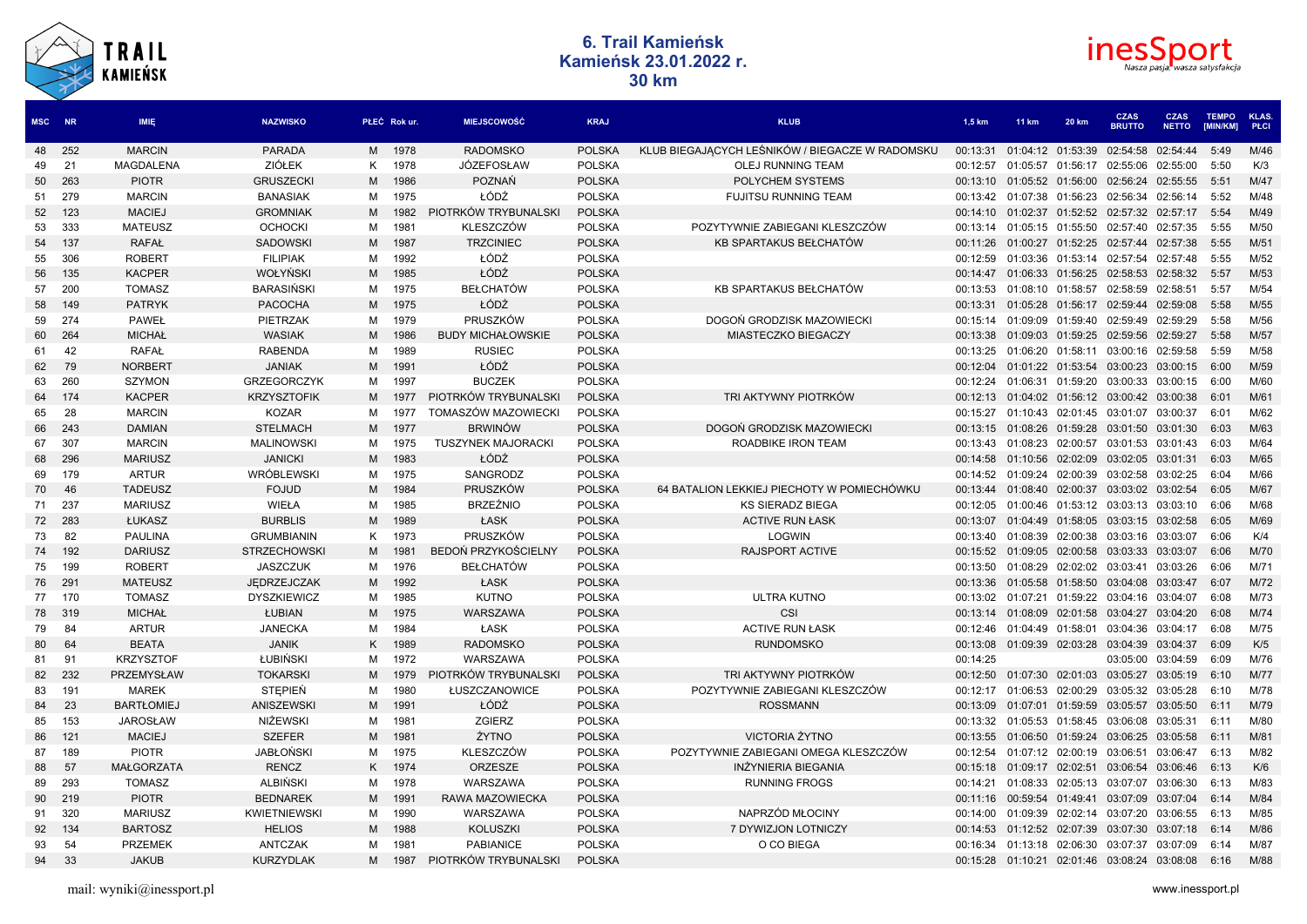



| MSC NR   |         | <b>IMIE</b>       | <b>NAZWISKO</b>     |   | PŁEĆ Rokur. | <b>MIEJSCOWOŚĆ</b>       | <b>KRAJ</b>   | <b>KLUB</b>                    | 1.5 km   | <b>11 km</b>                 | <b>20 km</b> | <b>CZAS</b><br><b>BRUTTO</b> | <b>CZAS</b><br><b>NETTO</b> | <b>TEMPO</b><br>[MIN/KM] | KLAS.<br>PŁCI |
|----------|---------|-------------------|---------------------|---|-------------|--------------------------|---------------|--------------------------------|----------|------------------------------|--------------|------------------------------|-----------------------------|--------------------------|---------------|
| 95       | 167     | ZBYSZEK           | <b>WOJDA</b>        | M | 1970        | ŁOWICZ                   | <b>POLSKA</b> | STARZYŃSKIEGO BIEGA ŁOWICZ     | 00:14:06 | 01:09:59                     | 02:04:17     | 03:08:25                     | 03:08:06                    | 6:16                     | M/89          |
| 96       | 45      | <b>MARCIN</b>     | <b>KAŻMIERCZAK</b>  | M | 1988        | <b>SOCHACZEW</b>         | <b>POLSKA</b> |                                | 00:13:19 | 01:09:08                     | 02:01:33     | 03:08:49                     | 03:08:30                    | 6:17                     | M/90          |
| 97       | 50      | <b>WITEK</b>      | <b>TOSIK</b>        | M | 1982        | ALEKSANDRÓW ŁÓDZKI       | <b>POLSKA</b> | <b>AGB TORFY</b>               | 00:12:29 | 01:08:21                     | 02:03:40     | 03:09:01                     | 03:08:55                    | 6:17                     | M/91          |
| 98       | 244     | <b>WOJCIECH</b>   | <b>ŻARNIEWSKI</b>   | M | 1982        | <b>BRWINÓW</b>           | <b>POLSKA</b> | DOGOŃ GRODZISK MAZOWIECKI      | 00:14:38 | 01:09:26                     | 02:02:13     | 03:09:09                     | 03:08:48                    | 6:17                     | M/92          |
| 99       | 246     | <b>PAWEŁ</b>      | <b>KACZYŃSKI</b>    | м | 1978        | <b>PABIANICE</b>         | <b>POLSKA</b> | <b>4U RUN</b>                  | 00:14:17 | 01:08:39                     | 02:01:29     | 03:09:21                     | 03:09:16                    | 6:18                     | M/93          |
| 100      | 196     | <b>DAMIAN</b>     | KAŁUŻNY             | M | 1984        | <b>KLESZCZÓW</b>         | <b>POLSKA</b> |                                | 00:13:03 | 01:07:43                     | 02:04:03     | 03:09:30                     | 03:09:23                    | 6:18                     | M/94          |
| 101 129  |         | ŁUKASZ            | <b>BOŻEK</b>        | м | 1984        | <b>WROCŁAW</b>           | <b>POLSKA</b> | <b>BRACTWO BIEGOWE BGK</b>     | 00:13:49 | 01:09:31                     | 02:03:23     | 03:10:19                     | 03:09:58                    | 6:19                     | M/95          |
| 102 242  |         | <b>MARCIN</b>     | <b>SOŁTYSIŃSK</b>   | M | 1980        | WŁOCŁAWEK                | <b>POLSKA</b> | <b>PULP FICTION</b>            | 00:14:41 | 01:09:07                     | 02:03:56     | 03:11:03                     | 03:10:32                    | 6:21                     | M/96          |
| 103      | - 314   | <b>WOJCIECH</b>   | <b>BIELKOWSKI</b>   | м | 1977        | <b>PLOCK</b>             | <b>POLSKA</b> | <b>COKE RUNNERS</b>            | 00:13:41 | 01:07:15                     | 01:59:12     | 03:11:12 03:11:01            |                             | 6:22                     | M/97          |
| 104      | 83      | <b>BARTOSZ</b>    | <b>KORBELA</b>      | M | 1986        | <b>KRASZEW</b>           | <b>POLSKA</b> | <b>MBANK</b>                   | 00:15:21 | 01:09:32                     | 02:03:20     | 03:11:18                     | 03:11:06                    | 6:22                     | M/98          |
| 105      | 25      | <b>ROBERT</b>     | <b>GOŁĘBIOWSKI</b>  | M | 1967        | <b>RADOMSKO</b>          | <b>POLSKA</b> | <b>BIEGACZE W RADOMSKU</b>     | 00:13:55 | 01:08:48 02:01:46            |              | 03:11:20                     | 03:11:08                    | 6:22                     | M/99          |
| 106      | 205     | <b>MIROSŁAW</b>   | <b>DUDEK</b>        | M | 1987        | ŁÓDŹ                     | <b>POLSKA</b> | <b>SNG WILD DUCKS</b>          | 00:13:13 | 01:05:22                     | 01:59:58     | 03:11:32                     | 03:11:15                    | 6:22                     | M/100         |
| 107      | - 53    | <b>ROBERT</b>     | <b>ŻURAŃSKI</b>     | м | 1985        | <b>STRYKÓW</b>           | <b>POLSKA</b> | <b>GRC</b>                     | 00:15:14 | 01:08:08                     | 02:00:51     | 03:11:39                     | 03:10:57                    | 6:21                     | M/101         |
| 108      | 11      | <b>ADAM</b>       | <b>MISIURA</b>      | M | 1985        | ŁÓDŹ                     | <b>POLSKA</b> | SZAKALE BAŁUT ŁÓDŹ             | 00:16:53 | 01:11:37                     | 02:06:14     | 03:11:43                     | 03:11:11                    | 6:22                     | M/102         |
| 109 111  |         | <b>MARIUSZ</b>    | <b>UBYCH</b>        | м | 1988        | ŁÓDŹ                     | <b>POLSKA</b> |                                | 00:15:17 | 01:12:24                     | 02:07:38     | 03:11:59 03:11:43            |                             | 6:23                     | M/103         |
| 110 313  |         | <b>KAMIL</b>      | <b>ROGACZEWSKI</b>  | M | 1994        | <b>RZAŚNIA</b>           | <b>POLSKA</b> | <b>BRAK</b>                    | 00:13:46 | 01:09:29                     | 02:05:56     | 03:12:07                     | 03:11:59                    | 6:23                     | M/104         |
| 111      | 90      | <b>JACEK</b>      | <b>KALISTA</b>      | м | 1979        | ŁÓDŹ                     | <b>POLSKA</b> | <b>MBANK</b>                   | 00:15:21 | 01:09:35                     | 02:03:20     | 03:12:16 03:12:04            |                             | 6:24                     | M/105         |
| 112 324  |         | <b>LUKASZ</b>     | <b>GRYGLEWSKI</b>   | M | 1991        | ŁÓDŹ                     | <b>POLSKA</b> | COCA COLA ŁÓDŹ                 | 00:15:17 | 01:12:00                     | 02:06:42     | 03:13:01                     | 03:12:23                    | 6:24                     | M/106         |
| 113 186  |         | <b>PAWEŁ</b>      | <b>BACANSKI</b>     | м | 1987        | <b>RADOMSKO</b>          | <b>POLSKA</b> | <b>KBKS RADOMSKO</b>           | 00:13:21 | 01:09:04                     | 02:03:09     | 03:13:03 03:12:52            |                             | 6:25                     | M/107         |
| 114 323  |         | <b>MICHAŁ</b>     | <b>NOLBRZAK</b>     | M | 1975        | ŁÓDŹ                     | <b>POLSKA</b> | COCA COLA ŁÓDŹ                 | 00:15:48 | 01:13:44                     | 02:08:13     | 03:13:04                     | 03:12:27                    | 6:24                     | M/108         |
| 115 220  |         | <b>MAŁGORZATA</b> | <b>WRÓBEL</b>       | K | 1992        | RAWA MAZOWIECKA          | <b>POLSKA</b> |                                | 00:15:09 | 01:14:18 02:07:38            |              | 03:13:24 03:13:14            |                             | 6:26                     | K/7           |
| 116      | 124     | <b>MICHAŁ</b>     | <b>TARGOWSKI</b>    | M | 1986        | ŁÓDŹ                     | <b>POLSKA</b> | DRUŻYNA PANA MICHAŁA           | 00:14:06 | 01:10:14                     | 02:06:30     | 03:14:10                     | 03:13:52                    | 6:27                     | M/109         |
| 117      | - 35    | <b>TOMASZ</b>     | ŻYŁOWSKI            | M | 1975        | WARSZAWA                 | <b>POLSKA</b> |                                | 00:13:31 | 01:11:31                     | 02:07:25     | 03:14:19                     | 03:14:03                    | 6:28                     | M/110         |
| 118 241  |         | <b>DARIUSZ</b>    | <b>FILIPCZAK</b>    | M | 1968        | <b>STRZELCE OPOLSKIE</b> | <b>POLSKA</b> | <b>GMINA STRZELCE OPOLSKIE</b> | 00:13:31 | 01:11:31                     | 02:07:27     | 03:14:22                     | 03:14:08                    | 6:28                     | M/111         |
| 119      | 300     | <b>BOGUSZ</b>     | RACZYŃSKI           | M | 1983        | ALEKSANDRÓW ŁÓDZKI       | <b>POLSKA</b> | ZEMAT TG / TIGERS TEAM         | 00:14:12 | 01:13:16                     | 02:11:44     | 03:16:35                     | 03:16:22                    | 6:32                     | M/112         |
| 120      | 130     | <b>WALDEMAR</b>   | <b>STAWOWCZYK</b>   | M | 1978        | <b>KLUKI</b>             | <b>POLSKA</b> | KB SPARTAKUS BEŁCHATÓW         | 00:13:47 | 01:09:06                     | 02:07:14     | 03:16:44                     | 03:16:37                    | 6:33                     | M/113         |
| 121 265  |         | <b>MARIUSZ</b>    | <b>KUROWSKI</b>     | м | 1978        | <b>RADOMSKO</b>          | <b>POLSKA</b> | <b>KBKS</b>                    | 00:12:51 | 01:11:13                     | 02:06:33     | 03:16:45                     | 03:16:39                    | 6:33                     | M/114         |
|          | 122 209 | <b>ZBIGNIEW</b>   | <b>TABAKA</b>       | M | 1981        | <b>POPREŻNIKI</b>        | <b>POLSKA</b> | <b>KS SIERADZBIEGA</b>         | 00:14:43 | 01:13:08                     | 02:09:01     | 03:16:55                     | 03:16:42                    | 6:33                     | M/115         |
| 123      | 197     | <b>JAKUB</b>      | <b>GRZELAK</b>      | M | 1985        | ŁÓDŹ                     | <b>POLSKA</b> | <b>MARMUROWE DZIKI</b>         | 00:14:20 | 01:12:44                     | 02:09:09     | 03:17:50                     | 03:17:23                    | 6:34                     | M/116         |
| 124 271  |         | <b>MICHAŁ</b>     | <b>KINDELA</b>      | M | 1986        | ŁÓDŹ                     | <b>POLSKA</b> |                                | 00:15:29 | 01:13:04                     | 02:08:42     | 03:17:54                     | 03:17:32                    | 6:35                     | M/117         |
| 125      | - 164   | <b>DAWID</b>      | <b>PODSKARBI</b>    | M | 1978        | TOMASZÓW MAZOWIECKI      | <b>POLSKA</b> | <b>GOD IS GOOD</b>             | 00:14:09 | 01:09:04                     | 02:03:20     | 03:18:29 03:17:58            |                             | 6:35                     | M/118         |
| 126 238  |         | <b>KRZYSZTOF</b>  | <b>LEŚNIAK</b>      | M | 1974        | <b>KOZÓW</b>             | <b>POLSKA</b> |                                | 00:13:43 | 01:09:20                     | 02:06:10     | 03:18:44 03:18:41            |                             | 6:37                     | M/119         |
| 127 70   |         | <b>MICHAŁ</b>     | <b>WALASIK</b>      | M | 1975        | ŁÓDŹ                     | <b>POLSKA</b> |                                | 00:14:40 | 01:14:03                     | 02:11:22     | 03:18:45 03:18:29            |                             | 6:36                     | M/120         |
| 128      | 253     | <b>GRAŻYNA</b>    | <b>BIAŁEK</b>       | K | 1978        | <b>PABIANICE</b>         | <b>POLSKA</b> | <b>RAJSPORT ACTIVE</b>         | 00:14:51 | 01:14:12                     | 02:10:33     | 03:18:54                     | 03:18:49                    | 6:37                     | K/8           |
| 129 159  |         | <b>RADOSŁAW</b>   | PIERNIK             | M | 1970        | <b>SWIETOCHŁOWICE</b>    | <b>POLSKA</b> | 6300                           | 00:16:02 | 01:13:51 02:09:36            |              | 03:18:59                     | 03:18:58                    | 6:37                     | M/121         |
|          | 130 152 | <b>WOJCIECH</b>   | <b>GASIENIEC</b>    | M | 1990        | <b>ZGIERZ</b>            | <b>POLSKA</b> | <b>VEOLIA</b>                  | 00:14:05 | 01:10:06                     | 02:05:30     | 03:19:15 03:18:43            |                             | 6:37                     | M/122         |
| 131 298* |         | <b>VIKTOR</b>     | <b>MYRGORODSKYI</b> | M | 1985        | <b>KEPNO</b>             | <b>POLSKA</b> |                                | 00:12:51 | 01:02:31                     |              |                              | 03:19:18 03:18:56           | 6:37                     | M/123         |
| 132      | 30      | <b>MARIUSZ</b>    | <b>ŻARSKI</b>       | M | 1985        | <b>PIROWY</b>            | <b>POLSKA</b> | AKTYWNI KAMIEŃSK               | 00:15:37 | 01:14:26                     | 02:10:33     | 03:19:43 03:19:27            |                             | 6:38                     | M/124         |
|          | 133 175 | <b>ROBERT</b>     | <b>FIOLNA</b>       | M | 1976        | <b>PABIANICE</b>         | <b>POLSKA</b> | <b>FABRYKA DZIKA</b>           | 00:14:04 | 01:10:26 02:08:51            |              | 03:19:55 03:19:49            |                             | 6:39                     | M/125         |
| 134 112  |         | <b>DANIEL</b>     | <b>DUŁA</b>         | M | 1976        | <b>NIEWIADÓW</b>         | <b>POLSKA</b> |                                | 00:16:21 | 01:12:00                     | 02:08:37     | 03:20:57 03:20:20            |                             | 6:40                     | M/126         |
| 135      | 98      | <b>ROBERT</b>     | <b>MILER</b>        | M | 1978        | <b>RADOMSKO</b>          | <b>POLSKA</b> | <b>BIEGACZE W RADOMSKU</b>     | 00:13:39 | 01:10:37                     | 02:07:24     | 03:22:01 03:21:50            |                             | 6:43                     | M/127         |
| 136      | 66      | <b>BARTOSZ</b>    | <b>JAKUBIEC</b>     | M | 1974        | ŻYRARDÓW                 | <b>POLSKA</b> | <b>TANKERSKRAFT</b>            | 00:16:17 | 01:17:54 02:14:51            |              | 03:22:21 03:21:34            |                             | 6:43                     | M/128         |
| 137      | 302     | AGNIESZKA         | PIETRUSZCZAK        |   | K 1970      | TOMASZÓW MAZ.            | <b>POLSKA</b> | <b>BRAK</b>                    | 00:16:18 | 01:14:15 02:11:10            |              | 03:22:29 03:21:58            |                             | 6:43                     | K/9           |
| 138 222  |         | <b>PAWEŁ</b>      | <b>KLIGLICH</b>     | M | 1977        | <b>STARE LIPINY</b>      | <b>POLSKA</b> |                                | 00:15:02 | 01:11:39 02:08:18            |              | 03:22:39 03:22:13            |                             | 6:44                     | M/129         |
|          | 139 245 | <b>AGNIESZKA</b>  | PIETRZAK            | K | 1980        | PRUSZKÓW                 | <b>POLSKA</b> | DOGOŃ GRODZISK MAZOWIECKI      | 00:15:37 | 01:14:57                     | 02:13:41     | 03:22:54 03:22:34            |                             | 6:45                     | K/10          |
| 140 115  |         | <b>RADOSLAW</b>   | <b>BIEDRZYCKI</b>   | M | 1982        | <b>NIEWIADÓW</b>         | <b>POLSKA</b> |                                | 00:17:27 | 01:17:47                     | 02:15:27     | 03:23:38 03:23:01            |                             | 6:46                     | M/130         |
|          | 141 212 | EWA               | <b>WONKO</b>        |   | K 1986      | ŁÓDŹ                     | <b>POLSKA</b> | <b>HTF LUDWIK SIKORSKI</b>     |          | 00:14:23  01:14:48  02:13:41 |              | 03:23:43 03:23:35            |                             | 6:47                     | K/11          |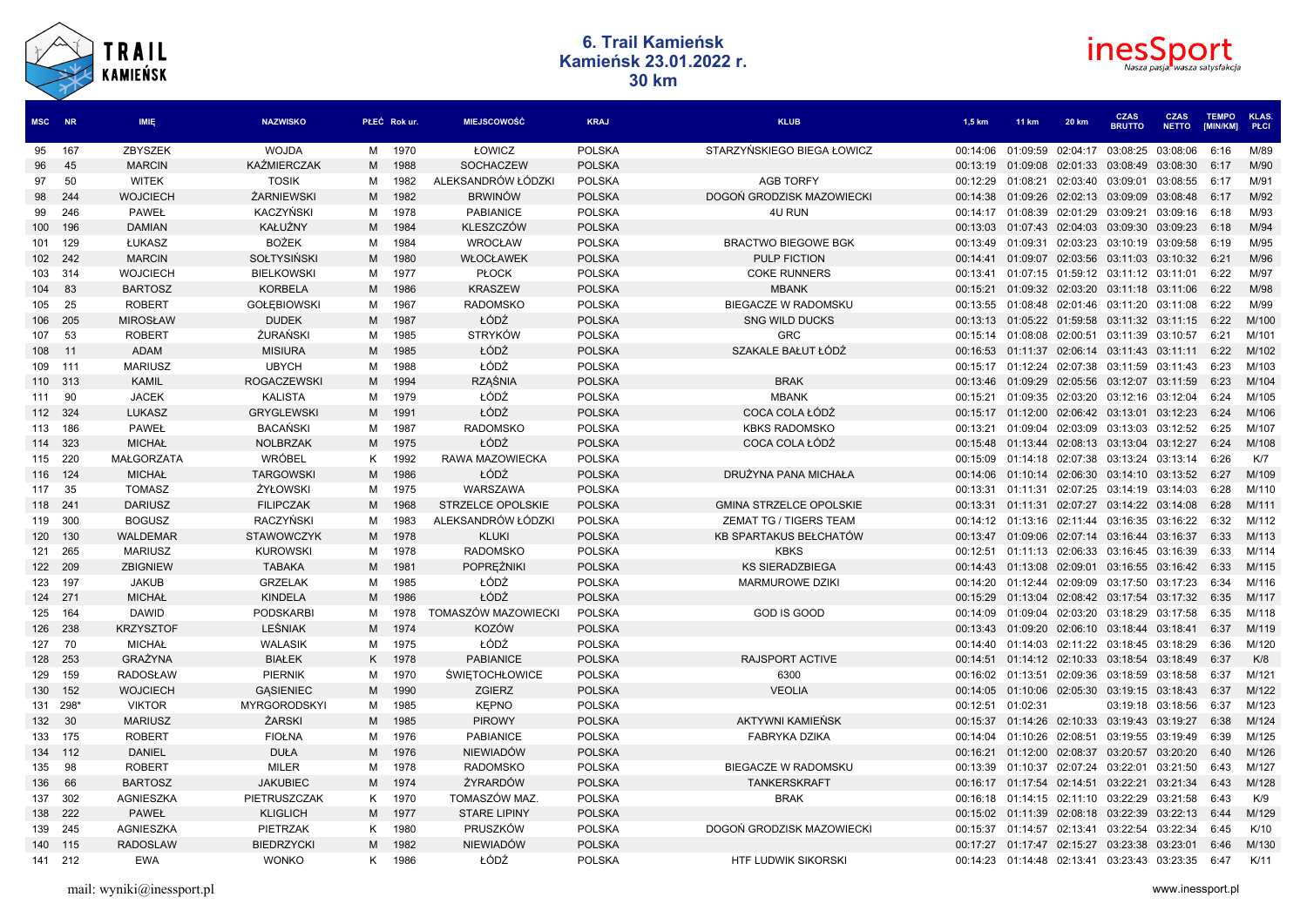



| <b>MSC</b> | <b>NR</b>      | <b>IMIE</b>       | <b>NAZWISKO</b>       |   | PŁEĆ Rokur. | <b>MIEJSCOWOŚĆ</b>   | <b>KRAJ</b>   | <b>KLUB</b>                                     | 1,5 km   | <b>11 km</b>                                           | 20 km             | <b>CZAS</b><br><b>BRUTTO</b> | <b>CZAS</b><br><b>NETTO</b> | <b>TEMPO</b><br><b>IMIN/KM1</b> | KLAS.<br>PŁCI |
|------------|----------------|-------------------|-----------------------|---|-------------|----------------------|---------------|-------------------------------------------------|----------|--------------------------------------------------------|-------------------|------------------------------|-----------------------------|---------------------------------|---------------|
| 142 58     |                | <b>PIOTR</b>      | <b>KUBIAK</b>         |   | M 1980      | ŁÓDŹ                 | <b>POLSKA</b> | ŁÓDŹ KOCHA SPORT                                | 00:16:40 | 01:16:49                                               | 02:14:49          | 03:23:59                     | 03:23:17                    | 6:46                            | M/131         |
| 143 169    |                | <b>GRZEGORZ</b>   | <b>DYSZKIEWICZ</b>    | M | 1986        | <b>KUTNO</b>         | <b>POLSKA</b> | <b>ULTRA KUTNO</b>                              | 00:14:36 | 01:13:25                                               | 02:11:46          | 03:24:05                     | 03:23:56                    | 6:47                            | M/132         |
| 144 150    |                | <b>SŁAWOMIR</b>   | <b>MEKARSKI</b>       | M | 1964        | TOMASZÓW MAZOWIECKI  | <b>POLSKA</b> | WANDA PANFIL TEAM.                              | 00:16:40 | 01:17:16                                               | 02:15:52          | 03:24:10                     | 03:23:39                    | 6:47                            | M/133         |
| 145 118    |                | <b>KRZYSZTOF</b>  | <b>TOMCZYK</b>        | м | 1971        | TOMASZÓW MAZOWIECKI  | <b>POLSKA</b> | TOMASZÓW TRI SPORTS                             | 00:15:35 | 01:12:26                                               | 02:10:28          | 03:24:15                     | 03:23:42                    | 6:47                            | M/134         |
| 146 305    |                | <b>ADRIAN</b>     | <b>PIATEK</b>         | M | 1993        | <b>ROZPRZA</b>       | <b>POLSKA</b> |                                                 | 00:15:19 |                                                        | 02:13:23          | 03:24:58                     | 03:24:21                    | 6:48                            | M/135         |
| 147        | 235            | <b>ROBERT</b>     | <b>NIEWCZAS</b>       | м | 1974        | WARSZAWA             | <b>POLSKA</b> | <b>WKURW TEAM</b>                               | 00:14:08 | 01:13:01                                               | 02:11:26          | 03:25:00                     | 03:24:35                    | 6:49                            | M/136         |
| 148 211    |                | <b>ANNA</b>       | PACZUSZKA             | K | 1985        | PAJECZNO             | <b>POLSKA</b> | KLUB BIEGACZA WARTA II                          | 00:15:35 | 01:16:08                                               | 02:14:46          | 03:25:01                     | 03:24:54                    | 6:49                            | K/12          |
| 149        | 31             | <b>TOMASZ</b>     | <b>WOJENKA</b>        | М | 1976        | PRUSZKÓW             | <b>POLSKA</b> | WPRUNNING                                       | 00:15:30 | 01:13:59                                               | 02:12:39          | 03:25:28                     | 03:25:16                    | 6:50                            | M/137         |
| 150 289    |                | <b>MICHAŁ</b>     | <b>DZWONEK</b>        | M | 1988        | WARSZAWA             | <b>POLSKA</b> | <b>RYKOWISKO TEAM</b>                           | 00:15:43 | 01:15:17                                               | 02:13:38          | 03:25:53                     | 03:25:49                    | 6:51                            | M/138         |
| 151        | 173            | <b>KRZYSZTOF</b>  | <b>STODULSKI</b>      | м | 1978        | <b>KRZYŻANÓW</b>     | <b>POLSKA</b> | ULTRA KUTNO                                     | 00:15:05 | 01:13:26                                               | 02:11:42          | 03:26:15                     | 03:26:04                    | 6:52                            | M/139         |
| 152 318    |                | <b>JACEK</b>      | <b>CIRKOT</b>         | M | 1978        | PIOTRKÓW TRYBUNALSKI | <b>POLSKA</b> |                                                 | 00:14:42 | 01:14:52 02:16:37                                      |                   | 03:26:51                     | 03:26:42                    | 6:53                            | M/140         |
| 153        | 92             | <b>JAROSŁAW</b>   | <b>STEFANSKI</b>      | м | 1963        | <b>CHORZÓW</b>       | <b>POLSKA</b> | <b>AUGUSTEAM</b>                                | 00:15:13 | 01:13:22                                               | 02:12:34          | 03:27:20                     | 03:27:11                    | 6:54                            | M/141         |
| 154 172    |                | <b>RAFAŁ</b>      | <b>AMBROZIAK</b>      | M | 1976        | <b>KUTNO</b>         | <b>POLSKA</b> | <b>ULTRA KUTNO</b>                              | 00:14:35 | 01:14:32                                               | 02:13:36          | 03:27:29                     | 03:27:19                    | 6:54                            | M/142         |
| 155        | 258            | <b>KAROLINA</b>   | <b>KUROWSKA</b>       | К | 1983        | <b>RADOMSKO</b>      | <b>POLSKA</b> | <b>KBKS RADOMSKO</b>                            | 00:15:21 | 01:17:15                                               | 02:18:40          | 03:27:37                     | 03:27:31                    | 6:55                            | K/13          |
| 156        | 48             | <b>DAMIAN</b>     | <b>WAWRZYNIAK</b>     | M | 1984        | <b>RADOMSKO</b>      | <b>POLSKA</b> | AKTYWNI KAMIEŃSK / ROZBIEGAJMY RADOMSKO         | 00:15:17 |                                                        | 01:15:14 02:14:35 | 03:27:39                     | 03:27:20                    | 6:54                            | M/143         |
| 157        | 19             | <b>SEBASTIAN</b>  | <b>FALISZEWSKI</b>    | м | 1975        | ŁÓDŹ                 | <b>POLSKA</b> |                                                 | 00:16:20 | 01:17:51                                               | 02:17:26          | 03:27:40                     | 03:27:19                    | 6:54                            | M/144         |
| 158        | 59             | <b>PAWEŁ</b>      | <b>BOCIAGA</b>        | M | 1979        | ŁÓDŹ                 | <b>POLSKA</b> | RODZINNA GRUPA ROWEROWA                         | 00:16:20 | 01:17:52                                               | 02:17:25          | 03:27:40                     | 03:27:19                    | 6:54                            | M/145         |
| 159        | 337            | <b>MARCIN</b>     | SROCZYŃSKI            | м | 1978        | PIASECZNO            | <b>POLSKA</b> | <b>OSTRESROKI</b>                               | 00:15:52 | 01:16:29                                               | 02:15:52          | 03:27:45                     | 03:27:30                    | 6:55                            | M/146         |
| 160        | 128            | <b>PIOTR</b>      | <b>NOWAKOWSKI</b>     | M | 1983        | ŁÓDŹ                 | <b>POLSKA</b> | <b>DZIKE DZIKI</b>                              | 00:16:04 | 01:15:11                                               | 02:14:31          | 03:27:48                     | 03:27:19                    | 6:54                            | M/147         |
| 161        | 194            | <b>ALEKSANDRA</b> | DABROWSKA-KONA        | К | 1987        | ŁÓDŹ                 | <b>POLSKA</b> |                                                 | 00:16:32 | 01:18:38                                               | 02:17:08          | 03:27:59                     | 03:27:32                    | 6:55                            | K/14          |
| 162 113    |                | <b>ARKADIUSZ</b>  | <b>ISKRA</b>          | M | 1977        | ŁÓDŹ                 | <b>POLSKA</b> | SZAKALE BAŁUT ŁÓDŹ                              | 00:17:48 | 01:15:55                                               | 02:14:22          | 03:28:06                     | 03:27:34                    | 6:55                            | M/148         |
| 163        | 155            | <b>KRYSTYNA</b>   | <b>RZYMOWSKA</b>      | к | 1969        | WARSZAWA             | <b>POLSKA</b> |                                                 | 00:15:44 | 01:16:46                                               | 02:17:35          | 03:28:26                     | 03:28:06                    | 6:56                            | K/15          |
| 164        | 353            | <b>PIORT</b>      | <b>ROMAŃSKI</b>       | M | 1977        | PIOTRKÓW TRYBUNALSKI | <b>POLSKA</b> |                                                 | 00:15:45 | 01:15:09                                               | 02:12:43          | 03:28:38                     | 03:28:19                    | 6:56                            | M/149         |
| 165        | 106            | <b>WOJCIECH</b>   | <b>WRÓBLEWSKI</b>     | м | 1979        | <b>ZGIERZ</b>        | <b>POLSKA</b> | <b>SNG WILD DUCKS</b>                           | 00:14:54 | 01:14:17                                               | 02:13:15          | 03:28:50                     | 03:28:34                    | 6:57                            | M/150         |
| 166 269    |                | <b>KRZYSZTOF</b>  | ZAGÓRSKI              | M | 1980        | ŁÓDŹ                 | <b>POLSKA</b> | <b>KS WINO</b>                                  | 00:15:20 | 01:18:11                                               | 02:17:21          | 03:29:11                     | 03:28:41                    | 6:57                            | M/151         |
| 167        | 277            | <b>KRZYSZTOF</b>  | ZDANUCZYK             | м | 1973        | <b>BIAŁYSTOK</b>     | <b>POLSKA</b> | <b>ZET STUDIOS</b>                              | 00:15:10 | 01:13:25                                               | 02:13:09          | 03:29:15                     | 03:28:57                    | 6:57                            | M/152         |
| 168 285    |                | <b>ARKADIUSZ</b>  | <b>BANASZKIEWICZ</b>  | M | 1975        | <b>BEŁCHATÓW</b>     | <b>POLSKA</b> | BOLACE PISZCZELE GRUPA NORDIC WALKING BEŁCHATÓW | 00:15:10 | 01:13:15                                               | 02:06:18          | 03:29:15                     | 03:28:58                    | 6:57                            | M/153         |
| 169        | 216            | <b>EDMUND</b>     | <b>STAŃCZAK</b>       | M | 1953        | <b>PŁOCK</b>         | <b>POLSKA</b> | PŁOCK BIEGA NO AGE LIMIT                        | 00:14:54 | 01:13:53                                               | 02:12:12          | 03:29:22                     | 03:29:03                    | 6:58                            | M/154         |
| 170 303    |                | <b>MACIEJ</b>     | <b>KEJNA</b>          | M | 1974        | TOMASZÓW MAZOWIECKI  | <b>POLSKA</b> |                                                 | 00:15:27 | 01:11:29                                               | 02:10:23          | 03:29:43                     | 03:29:13                    | 6:58                            | M/155         |
| 171        | 193            | <b>MARCEL</b>     | <b>SZCZEPANIAK</b>    | M | 1990        | ŁÓDŹ                 | <b>POLSKA</b> | NORDEA NOC RUNNERS                              | 00:16:32 | 01:18:46                                               | 02:17:06          | 03:29:49                     | 03:29:23                    | 6:58                            | M/156         |
| 172 299    |                | <b>PIOTR</b>      | <b>TONDYS</b>         | M | 1971        | ŁÓDŹ                 | <b>POLSKA</b> | <b>TIGERS TEAM</b>                              | 00:14:40 | 01:13:44 02:13:07                                      |                   | 03:29:54                     | 03:29:41                    | 6:59                            | M/157         |
| 173        | 146            | <b>TOMASZ</b>     | PIEKARSKI             | м | 1981        | <b>GOMUNICE</b>      | <b>POLSKA</b> |                                                 | 00:14:55 | 01:15:45                                               | 02:15:26          | 03:29:55                     | 03:29:41                    | 6:59                            | M/158         |
| 174        | 47             | <b>KRZYSZTOF</b>  | <b>GÓRNIK</b>         | M | 1979        | <b>RADOMSKO</b>      | <b>POLSKA</b> | <b>KBKS RADOMSKO</b>                            | 00:15:33 | 01:13:23                                               | 02:12:46          | 03:30:03                     | 03:29:55                    | 6:59                            | M/159         |
| 175        | 93             | <b>KONRAD</b>     | <b>MICHALEC</b>       | М | 1984        | <b>BEŁCHATÓW</b>     | <b>POLSKA</b> |                                                 | 00:13:42 | 01:10:08                                               | 02:09:12          | 03:30:29                     | 03:30:26                    | 7:00                            | M/160         |
| 176 311    |                | <b>DARIUSZ</b>    | <b>PODRAŻKA</b>       | M | 1981        | <b>PARMA</b>         | <b>POLSKA</b> | <b>LKS DAR PLACENCJA</b>                        | 00:15:28 |                                                        | 01:15:32 02:13:18 | 03:30:32                     | 03:30:13                    | 7:00                            | M/161         |
| 177        | 94             | <b>ROBERT</b>     | <b>MARKOWICZ</b>      | м | 1978        | RAWA MAZOWIECKA      | <b>POLSKA</b> |                                                 | 00:15:09 | 01:14:23                                               | 02:17:13          | 03:30:40                     | 03:30:30                    | 7:01                            | M/162         |
| 178 210    |                | ANDRZEJ           | <b>TRACZYK</b>        | M | 1984        | ŁECZYCA              | <b>POLSKA</b> |                                                 | 00:15:09 | 01:17:41                                               | 02:19:45          | 03:31:15 03:30:36            |                             | 7:01                            | M/163         |
| 179        | 225            | <b>DAMIAN</b>     | <b>DOMAŃSKI</b>       | м | 1986        | <b>KUTNO</b>         | <b>POLSKA</b> |                                                 | 00:16:14 | 01:13:10                                               | 02:13:42          | 03:32:12                     | 03:31:49                    | 7:03                            | M/164         |
| 180        | 12             | ŁUKASZ            | <b>JAKUBCZYK</b>      | M | 1983        | ŁÓDŹ                 | <b>POLSKA</b> | PKP ENERGETYKA                                  | 00:15:30 |                                                        | 01:17:01 02:17:26 | 03:33:37 03:33:28            |                             | 7:06                            | M/165         |
| 181 184    |                | <b>SŁAWOMIR</b>   | <b>DWORZYŃSKI</b>     | м | 1962        | KAMIEŃSK             | <b>POLSKA</b> |                                                 | 00:14:23 | 01:14:47                                               | 02:16:10          | 03:33:56                     | 03:33:41                    | 7:07                            | M/166         |
| 182 105    |                | <b>LESZEK</b>     | <b>OLENDER</b>        | M | 1979        | <b>RADOMSKO</b>      | <b>POLSKA</b> | <b>KBKS RADOMSKO</b>                            | 00:14:37 |                                                        | 01:15:32 02:18:40 | 03:34:14 03:34:07            |                             | 7:08                            | M/167         |
| 183        | 8              | <b>DOMINIKA</b>   | <b>CHRUŚCIELEWSKA</b> | K | 1974        | ŁÓDŹ                 | <b>POLSKA</b> | <b>DANIELO</b>                                  | 00:17:22 | 01:19:21                                               | 02:19:45          | 03:34:16                     | 03:33:52                    | 7:07                            | K/16          |
| 184        | $\overline{7}$ | <b>ROBERT</b>     | <b>WALCZAK</b>        | M | 1975        | ŁÓDŹ                 | <b>POLSKA</b> | <b>DANIELO</b>                                  |          | 00:17:22 01:19:22 02:19:34                             |                   | 03:34:16 03:33:53            |                             | 7:07                            | M/168         |
| 185 224    |                | <b>KATARZYNA</b>  | <b>RATAJCZYK</b>      | K | 1990        | <b>ZGIERZ</b>        | <b>POLSKA</b> | <b>SNG WILD DUCKS</b>                           | 00:18:19 | 01:18:30                                               | 02:17:54          | 03:34:59                     | 03:34:42                    | 7:09                            | K/17          |
| 186 226*   |                | <b>ARKADIUSZ</b>  | <b>MASIAREK</b>       | M | 1969        | <b>RADOMSKO</b>      | <b>POLSKA</b> | <b>BIEGACZE W RADOMSKU</b>                      | 00:14:52 |                                                        | 01:10:59 02:04:06 | 03:35:26                     | 03:35:12                    | 7:10                            | M/169         |
| 187        | 120            | <b>MARCIN</b>     | <b>WIECKOWSKI</b>     | м | 1985        | <b>DMENIN</b>        | <b>POLSKA</b> |                                                 | 00:15:06 | 01:14:56                                               | 02:17:09          | 03:35:30                     | 03:35:15                    | 7:10                            | M/170         |
| 188 15     |                | <b>SZYMON</b>     | <b>OSOWSKI</b>        |   | M 1982      | <b>PRZYGOŃ</b>       | <b>POLSKA</b> |                                                 |          | 00:15:46  01:13:23  02:14:20  03:35:34  03:35:16  7:10 |                   |                              |                             |                                 | M/171         |
|            |                |                   |                       |   |             |                      |               |                                                 |          |                                                        |                   |                              |                             |                                 |               |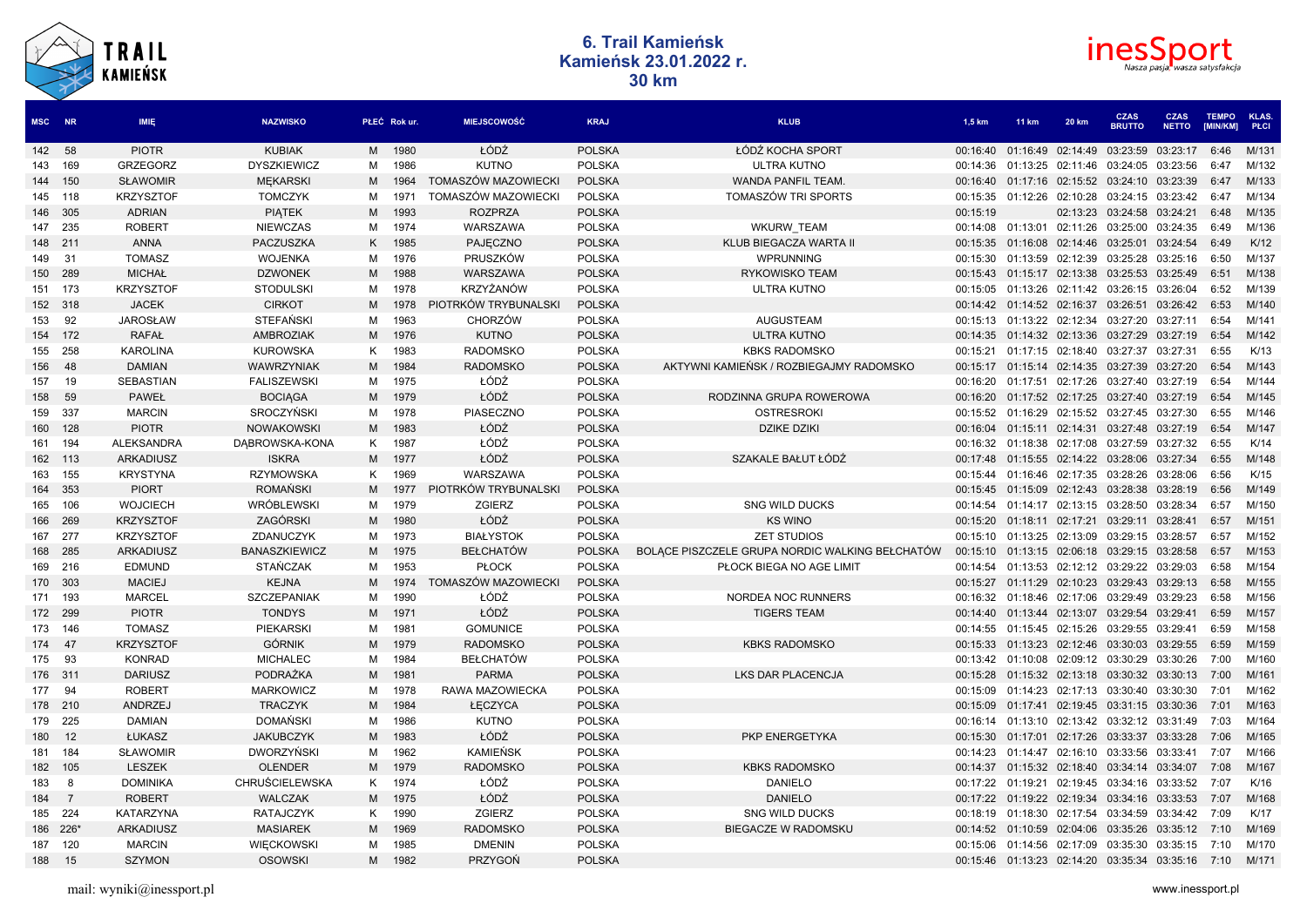



| MSC NR  |     | <b>IMIE</b>      | <b>NAZWISKO</b>    |   | PŁEĆ Rokur. | <b>MIEJSCOWOŚĆ</b>   | <b>KRAJ</b>   | <b>KLUB</b>                         | 1,5 km   | <b>11 km</b>      | 20 km             | <b>CZAS</b><br><b>BRUTTO</b> | <b>CZAS</b><br><b>NETTO</b> | <b>TEMPO</b><br>[MIN/KM] | <b>KLAS</b><br>PŁCI |
|---------|-----|------------------|--------------------|---|-------------|----------------------|---------------|-------------------------------------|----------|-------------------|-------------------|------------------------------|-----------------------------|--------------------------|---------------------|
| 189 234 |     | <b>DARIUSZ</b>   | <b>RADOMIAK</b>    | М | 1976        | WADLEW               | <b>POLSKA</b> | SZYBKIE ŻÓŁWIE                      | 00:16:28 | 01:17:18          | 02:17:30          | 03:36:16                     | 03:35:39                    | 7:11                     | M/172               |
| 190 328 |     | <b>MACIEJ</b>    | <b>RADZIKOWSKI</b> | M | 1975        | <b>KSAWERÓW</b>      | <b>POLSKA</b> | O CO BIEGA                          | 00:14:03 | 01:10:28          | 02:14:43          | 03:36:20                     | 03:35:56                    | 7:11                     | M/173               |
| 191 250 |     | <b>WOJCIECH</b>  | <b>CIELECKI</b>    | м | 1982        | ŁÓDŹ                 | <b>POLSKA</b> | <b>BRAK</b>                         | 00:15:43 | 01:15:27 02:14:41 |                   | 03:36:45 03:36:17            |                             | 7:12                     | M/174               |
| 192     | 61  | <b>ALBERT</b>    | <b>MARCZAK</b>     | M | 1987        | KOZŁÓW BISKUPI       | <b>POLSKA</b> |                                     | 00:15:50 | 01:16:52 02:19:37 |                   | 03:36:45 03:36:20            |                             | 7:12                     | M/175               |
| 193     | 198 | PRZEMYSŁAW       | SYKUŁA             | м | 1980        | SANGRODZ             | <b>POLSKA</b> | <b>TEAM PAPRYKARZ</b>               | 00:18:02 | 01:20:57 02:22:44 |                   | 03:37:17 03:36:40            |                             | 7:13                     | M/176               |
| 194     | 268 | <b>MICHAŁ</b>    | <b>DMOCH</b>       | M | 1985        | <b>TERESIN</b>       | <b>POLSKA</b> | 266                                 | 00:17:57 | 01:21:30          | 02:20:24          | 03:37:49                     | 03:37:27                    | 7:14                     | M/177               |
| 195 312 |     | <b>TOMASZ</b>    | <b>SZYMCZAK</b>    | М | 1972        | <b>KALISZ</b>        | <b>POLSKA</b> |                                     | 00:16:06 |                   | 01:15:57 02:17:30 |                              | 03:37:54 03:37:32           | 7:15                     | M/178               |
| 196     | 136 | <b>MARCELI</b>   | <b>STEPNIK</b>     | М | 1978        | <b>RUSIEC</b>        | <b>POLSKA</b> |                                     | 00:16:57 | 01:18:38          | 02:19:49          | 03:39:41                     | 03:39:20                    | 7:18                     | M/179               |
| 197 218 |     | <b>KONRAD</b>    | <b>DOLINSKI</b>    | м | 1994        | <b>BEŁCHATÓW</b>     | <b>POLSKA</b> | AKTYWNI KAMIEŃSK                    | 00:14:18 | 01:09:29          | 02:08:26          | 03:39:53 03:39:43            |                             | 7:19                     | M/180               |
| 198     | 81  | <b>ARTUR</b>     | <b>NOWICKI</b>     | м | 1989        | KONSTANTYNÓW LODZKI  | <b>POLSKA</b> | <b>RAZEM TRENUJEMY SPORT</b>        | 00:15:37 | 01:15:43          | 02:19:20          | 03:39:54                     | 03:39:34                    | 7:19                     | M/181               |
| 199     | 60  | PRZEMYSŁAW       | ZGANIACZ           | М | 1972        | ŁÓDŹ                 | <b>POLSKA</b> | <b>GFT</b>                          | 00:16:51 |                   | 01:19:05 02:24:05 | 03:40:16 03:39:58            |                             | 7:19                     | M/182               |
| 200     | 62  | <b>ZBYSZEK</b>   | ZDUŃCZYK           | м | 1972        | ALEKSANDRÓW ŁÓDZKI   | <b>POLSKA</b> | SOBOTNIA GRUPA BIEGOWA              | 00:19:35 | 01:20:45          | 02:20:57          | 03:40:58                     | 03:40:22                    | 7:20                     | M/183               |
| 201     | 208 | LUIZA            | ZALEGA             | Κ | 1972        | RABIEN               | <b>POLSKA</b> | SOBOTNIA GRUPA BIEGOWA              | 00:19:35 | 01:20:46 02:20:56 |                   | 03:40:58 03:40:24            |                             | 7:20                     | K/18                |
| 202 334 |     | <b>PAWEŁ</b>     | <b>ZYSK</b>        | M | 1965        | JANÓWKA              | <b>POLSKA</b> |                                     | 00:14:31 | 01:16:22          | 02:20:33          | 03:41:02                     | 03:40:54                    | 7:21                     | M/184               |
| 203     | 190 | MICHAŁ           | ŁUSTYŃSKI          | м | 1995        | <b>RUSTÓW</b>        | <b>POLSKA</b> | <b>ULTRA KUTNO</b>                  | 00:17:38 | 01:16:26 02:15:41 |                   | 03:41:11 03:40:58            |                             | 7:21                     | M/185               |
| 204     | 87  | <b>PIOTR</b>     | <b>KACZMARCZYK</b> | M | 1982        | ŁEKIŃSKO             | <b>POLSKA</b> | SOLPARK KLESZCZÓW                   | 00:15:35 | 01:19:24          | 02:24:34          | 03:41:16 03:40:59            |                             | 7:21                     | M/186               |
| 205     | 158 | <b>URSZULA</b>   | <b>SUJECKA</b>     | K | 1971        | <b>BEŁCHATÓW</b>     | <b>POLSKA</b> | KB SPARTAKUS BEŁCHATÓW              | 00:16:48 | 01:21:45          | 02:26:06          | 03:41:39 03:41:30            |                             | 7:23                     | K/19                |
| 206     | 166 | <b>OLYA</b>      | ZABIRONINA         | K | 1988        | WARSZAWA             | <b>POLSKA</b> | <b>POWER TRAINING</b>               | 00:15:31 | 01:17:28          | 02:23:30          | 03:41:48                     | 03:41:36                    | 7:23                     | K/20                |
| 207     | 156 | DANIEL           | <b>MATACHOWSKI</b> | м | 1981        | ŁÓDŹ                 | <b>POLSKA</b> |                                     | 00:18:04 | 01:22:04          | 02:22:52          | 03:41:57 03:41:21            |                             | 7:22                     | M/187               |
| 208     | 292 | <b>GRZEGORZ</b>  | <b>KRUK</b>        | M | 1969        | <b>CZESTOCHOWA</b>   | <b>POLSKA</b> | PRESS GLAS BIEGAMY I WSPIERAMY      | 00:14:19 | 01:18:26 02:21:21 |                   | 03:42:10 03:41:58            |                             | 7:23                     | M/188               |
| 209     | 29  | MARTA            | DŁUGOSZ-SAWICKA    | K | 1981        | ŁÓDŹ                 | <b>POLSKA</b> |                                     | 00:15:45 | 01:19:03          | 02:23:33          | 03:43:04 03:42:28            |                             | 7:24                     | K/21                |
| 210     | 36  | <b>KRYSTYNA</b>  | <b>PAWELEC</b>     | K | 1953        | <b>PIASTÓW</b>       | <b>POLSKA</b> | DOGOŃ GRODZISK MAZOWIECKI           | 00:18:50 | 01:25:04          | 02:26:58          | 03:43:56                     | 03:43:16                    | 7:26                     | K/22                |
| 211 213 |     | <b>MARIUSZ</b>   | <b>GRABOWSKI</b>   | м | 1980        | RABIEN               | <b>POLSKA</b> | VICTORIA RABIEŃ                     | 00:17:20 | 01:21:06 02:23:34 |                   | 03:44:20 03:43:48            |                             | 7:27                     | M/189               |
| 212 140 |     | <b>JAROSŁAW</b>  | <b>RUDNIK</b>      | M | 1975        | PASEK GM. KLEMBÓW    | <b>POLSKA</b> | <b>ZABIEGANY WOŁOMIN</b>            | 00:17:07 | 01:19:25 02:23:34 |                   | 03:44:50 03:44:23            |                             | 7:28                     | M/190               |
| 213 336 |     | <b>KATARZYNA</b> | <b>SIANOS</b>      | K | 1986        | <b>PODLUBIEN</b>     | <b>POLSKA</b> | TRIAKTYWNI PIOTRKÓW                 | 00:15:48 | 01:18:47 02:24:11 |                   | 03:45:07 03:44:38            |                             | 7:29                     | K/23                |
| 214 122 |     | <b>ADRIAN</b>    | <b>WOŹNIAK</b>     | M | 1987        | ŁÓDŹ                 | <b>POLSKA</b> | <b>WARRIORS ŁÓDŹ</b>                | 00:16:56 | 01:23:43          | 02:27:33          | 03:45:27                     | 03:45:14                    | 7:30                     | M/191               |
| 215 335 |     | <b>MAGDA</b>     | <b>KOWALCZYK</b>   | K | 1985        | ŁÓDŹ                 | <b>POLSKA</b> | <b>WARRIORS ŁÓDŹ</b>                | 00:16:57 |                   | 01:23:43 02:27:42 | 03:45:27 03:45:14            |                             | 7:30                     | K/24                |
| 216 119 |     | <b>PAWEŁ</b>     | <b>MEISSNER</b>    | M | 1983        | ŁÓDŹ                 | <b>POLSKA</b> | <b>TIGERS TEAM</b>                  | 00:13:55 |                   | 01:05:23 02:00:33 | 03:45:31 03:45:25            |                             | 7:30                     | M/192               |
| 217 231 |     | <b>GRZEGORZ</b>  | <b>MROWICKI</b>    | м | 1982        | ŁÓDŹ                 | <b>POLSKA</b> | LUZAKI NA FANTAZJI                  | 00:17:27 | 01:20:49 02:24:11 |                   | 03:45:32 03:44:50            |                             | 7:29                     | M/193               |
| 218 14  |     | <b>JONATHAN</b>  | <b>GARCIA</b>      | M | 1984        | <b>LAKE JACKSON</b>  | U.S.A.        | <b>JAM</b>                          | 00:15:44 | 01:19:56 02:28:28 |                   | 03:45:40 03:45:04            |                             | 7:30                     | M/194               |
| 219 78  |     | <b>KONRAD</b>    | <b>BARASIŃSKI</b>  | М | 1984        | <b>BEŁCHATÓW</b>     | <b>POLSKA</b> |                                     | 00:15:20 | 01:11:42 02:12:36 |                   | 03:46:10 03:45:37            |                             | 7:31                     | M/195               |
| 220 144 |     | ADAM             | <b>JANUS</b>       | м | 1991        | <b>ANTONIÓWKA</b>    | <b>POLSKA</b> |                                     | 00:14:17 | 01:15:50 02:20:51 |                   | 03:46:39 03:46:24            |                             | 7:32                     | M/196               |
| 221     | 322 | <b>BOGDAN</b>    | <b>MORGA</b>       | м | 1979        | <b>BEDLNO</b>        | <b>POLSKA</b> | COCA COLA ŁÓDŹ                      | 00:15:43 | 01:19:51          | 02:26:54          | 03:47:21 03:46:43            |                             | 7:33                     | M/197               |
| 222 295 |     | <b>TOMASZ</b>    | <b>SZEIDL</b>      | M | 1985        | ŁÓDŹ                 | <b>POLSKA</b> |                                     | 00:15:16 | 01:13:57 02:19:46 |                   | 03:47:31 03:46:55            |                             | 7:33                     | M/198               |
| 223     | 297 | <b>JOANNA</b>    | <b>KOZANECKA</b>   | Κ | 1977        | WARSZAWA             | <b>POLSKA</b> | LAWERANDA                           | 00:17:15 | 01:23:58          | 02:28:29          | 03:47:32 03:47:03            |                             | 7:34                     | K/25                |
| 224     | 165 | ANDRZEJ          | <b>BRZOZOWSKI</b>  | M | 1954        | ZAMOŚĆ               | <b>POLSKA</b> | <b>WKZ</b>                          | 00:17:56 | 01:22:30          | 02:23:32          | 03:48:12 03:47:58            |                             | 7:35                     | M/199               |
| 225 275 |     | <b>KRZYSZTOF</b> | <b>SZABŁOWSKI</b>  | М | 1978        | <b>ROSANÓW</b>       | <b>POLSKA</b> | <b>SNG WILD DUCKS</b>               | 00:18:05 | 01:24:03          | 02:26:23          | 03:49:41 03:46:30            |                             | 7:33                     | M/200               |
| 226 331 |     | <b>ENRICO</b>    | <b>COLAUTTI</b>    | M | 1966        | WARSZAWA             | <b>POLSKA</b> | <b>BAD ORGANIZER TEAM</b>           | 00:17:07 | 01:25:34          | 02:31:40          | 03:49:56                     | 03:49:13                    | 7:38                     | M/201               |
| 227     | 203 | <b>TOMASZ</b>    | <b>SIDORKO</b>     | М | 1982        | PIOTRKÓW TRYBUNALSKI | <b>POLSKA</b> |                                     | 00:16:33 | 01:18:06          | 02:23:41          | 03:50:37                     | 03:50:04                    | 7:40                     | M/202               |
| 228 138 |     | <b>MARIUSZ</b>   | <b>MERK</b>        | M | 1981        | <b>SULEJÓW</b>       | <b>POLSKA</b> |                                     | 00:16:32 | 01:18:07 02:23:41 |                   | 03:50:37 03:50:04            |                             | 7:40                     | M/203               |
| 229     | 181 | <b>PIOTR</b>     | <b>KORSAK</b>      | М | 1979        | ŁÓDŹ                 | <b>POLSKA</b> |                                     | 00:17:39 | 01:19:46          | 02:22:27          | 03:51:17 03:50:53            |                             | 7:41                     | M/204               |
| 230 256 |     | <b>SEBASTIAN</b> | <b>BERNACKI</b>    | м | 1984        | PIOTRKÓW TRYBUNALSKI | <b>POLSKA</b> | PIOTRKOWSKI KLUB BIEGACZA ENDORFINA | 00:16:50 | 01:21:46          | 02:27:13          | 03:51:33 03:51:16            |                             | 7:42                     | M/205               |
| 231     | 180 | PRZEMYSŁAW       | <b>SMOLAREK</b>    | м | 1982        | <b>RZĄŚNIA</b>       | <b>POLSKA</b> | KLUB BIEGACZA WARTA                 | 00:15:44 | 01:21:36          | 02:27:21          | 03:51:42 03:51:36            |                             | 7:43                     | M/206               |
| 232 195 |     | <b>JAKUB</b>     | <b>CIBORSKI</b>    | М | 1977        | <b>WARSZAWA</b>      | <b>POLSKA</b> | <b>TESTERZY BŁOTA</b>               | 00:17:17 | 01:19:43 02:24:09 |                   | 03:53:15 03:52:49            |                             | 7:45                     | M/207               |
| 233     | 280 | <b>MACIEJ</b>    | <b>RYBUS</b>       | М | 1976        | ZGIERZ               | <b>POLSKA</b> | <b>JAGODZIAKI ZGIERZ</b>            | 00:17:18 | 01:21:29          | 02:27:22          | 03:53:21                     | 03:52:54                    | 7:45                     | M/208               |
| 234 107 |     | <b>MICHAŁ</b>    | <b>URBAŃSKI</b>    | M | 1982        | ŁÓDŹ                 | <b>POLSKA</b> |                                     | 00:15:46 | 01:19:46          | 02:29:14          | 03:54:35 03:54:05            |                             | 7:48                     | M/209               |
| 235 17  |     | <b>GRZEGORZ</b>  | <b>UCIŃSKI</b>     | м | 1982        | ŁÓDŹ                 | <b>POLSKA</b> |                                     | 00:16:27 |                   | 01:21:38 02:26:40 | 03:55:45 03:55:07            |                             | 7:50                     | M/210               |